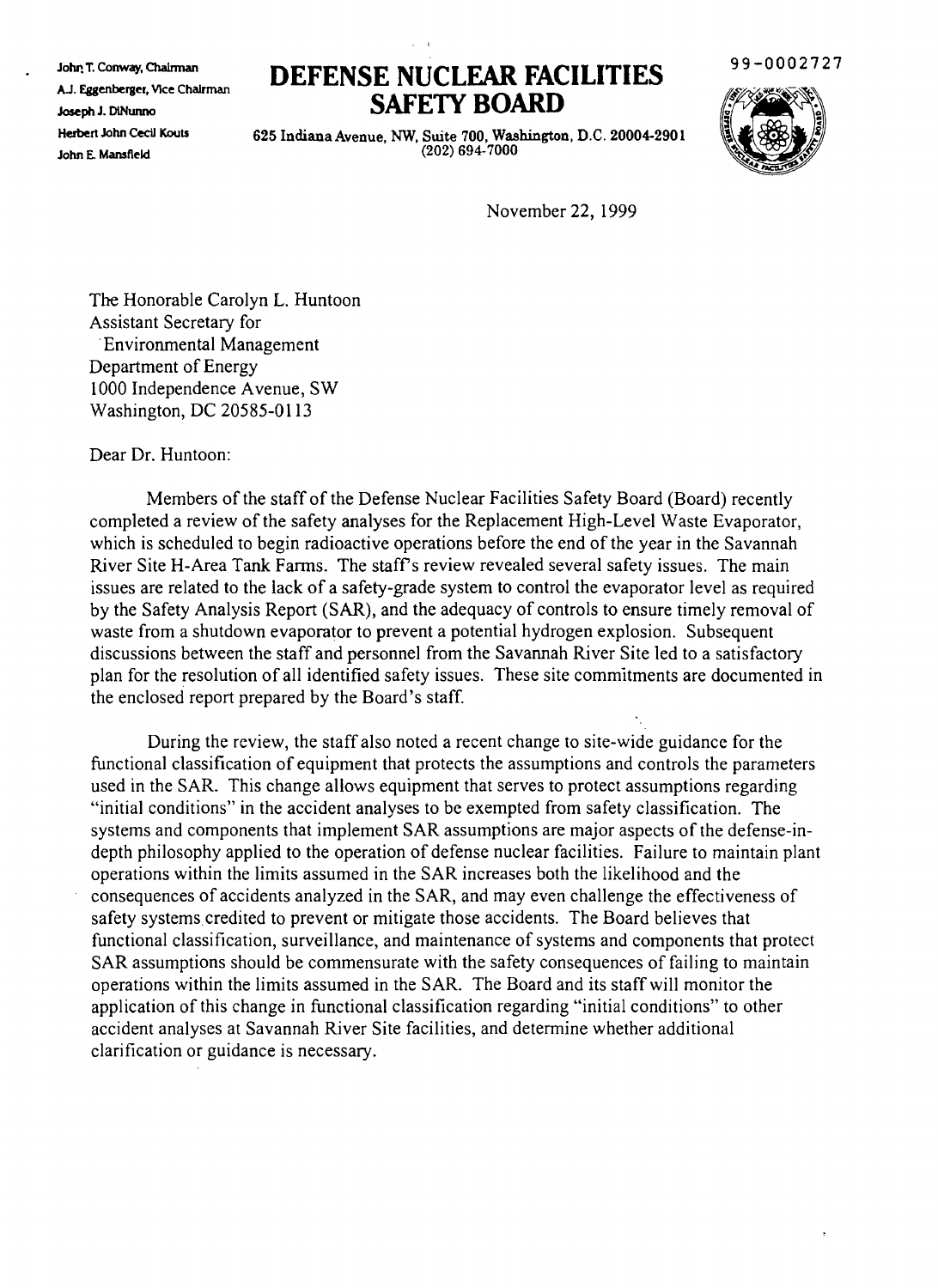The enclosed report provides a synopsis of the observations resulting from the staff's reviews, and is forwarded for your consideration. Please contact me if you have any questions on this matter.

Sincerely,

*(fww/1-fO<sub>or</sub>wwarf*<br>John T?:Conway Chairman

c: Mr. Mark B. Whitaker, Jr Mr. Greg Rudy

Enclosure

 $\ddot{\phantom{a}}$ 

 $\blacksquare$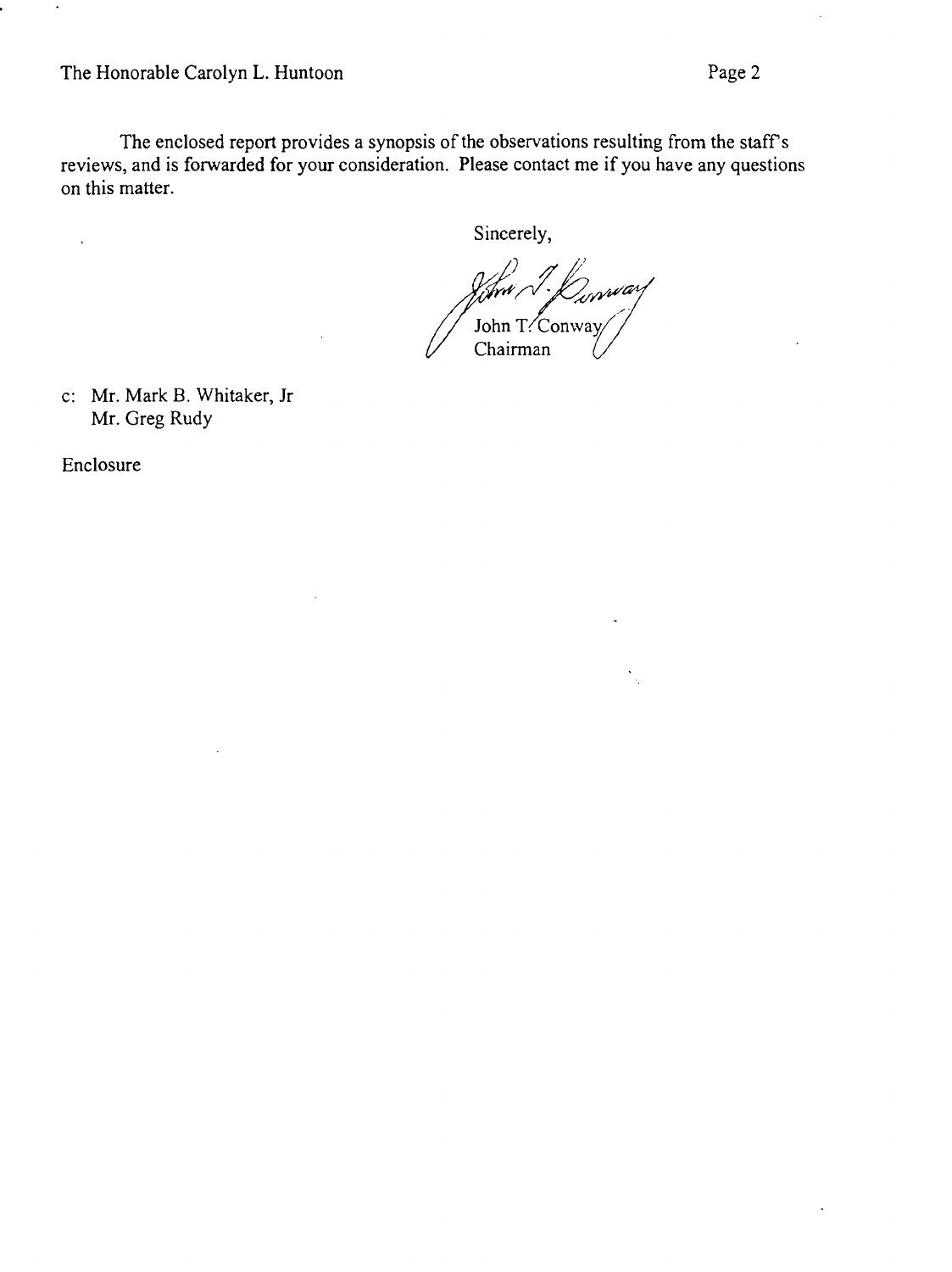## DEFENSE NUCLEAR FACILITIES SAFETY BOARD

## Staff Issue Report

November 9, 1999

| <b>MEMORANDUM FOR:</b> | G. W. Cunningham, Technical Director<br>J. K. Fortenberry, Deputy Technical Director            |
|------------------------|-------------------------------------------------------------------------------------------------|
| <b>COPIES:</b>         | <b>Board Members</b>                                                                            |
| <b>FROM:</b>           | L. M. Zull                                                                                      |
| <b>SUBJECT:</b>        | Review of Safety Analyses for Replacement High-Level Waste<br>Evaporator at Savannah River Site |

This report documents a review of the safety analyses for the new Replacement High-Level Waste Evaporator (RHLWE), which is scheduled to begin radioactive operations before the end of the year in the Savannah River Site (SRS) H-Area Tank Farms. As part of this review, site visits were conducted on April 19-22, 1999, and September 27-28, 1999, by members of the staff of the Defense Nuclear Facilities Safety Board (Board) R. T. Davis, C. H. Keilers, H. W. Massie, and L. M. Zull.

The staff's review focused on the engineered controls (systems, structures, and components [SSCs]) and administrative controls that are credited with mitigating or preventing the evaporator accidents identified in the Safety Analysis Report (SAR). The staff identified several safety issues regarding implementation of the controls identified in the SAR: (1) a safety-class system does not exist to control the evaporator level as required by the SAR, (2) removal ofthe waste from a shutdown evaporator is not required with adequate certainty to prevent a potential hydrogen deflagration in the tank, and (3) contractor-level administrative controls are used in cases where Technical Safety Requirement (TSR)-level controls should have been identified. Furthermore, a recent change to the SRS guidance on functional classification allows equipment that controls "initial conditions" assumed in the accident analyses to be exempted from classification as safety class or safety significant.

Discussions between the Board's staff and SRS personnel on October 7,1999, resulted in commitments to making changes that, if implemented, will satisfactorily address the safety issues related to evaporator operation. Those issues and SRS's commitments to address them are summarized below.

Functional Classification of Evaporator Level Control. The SAR for the RHLWE identifies the need for a safety-class control for the volume of vapor space in the evaporator during two accidents: a hydrogen deflagration/explosion in the evaporator, and overpressurization due to a steam tube rupture in the evaporator. The vapor space volume depends on the waste level. To preserve the minimum vapor space volume of 875 ft<sup>3</sup> assumed in the SAR, the waste level must not exceed 110 inches. The level control function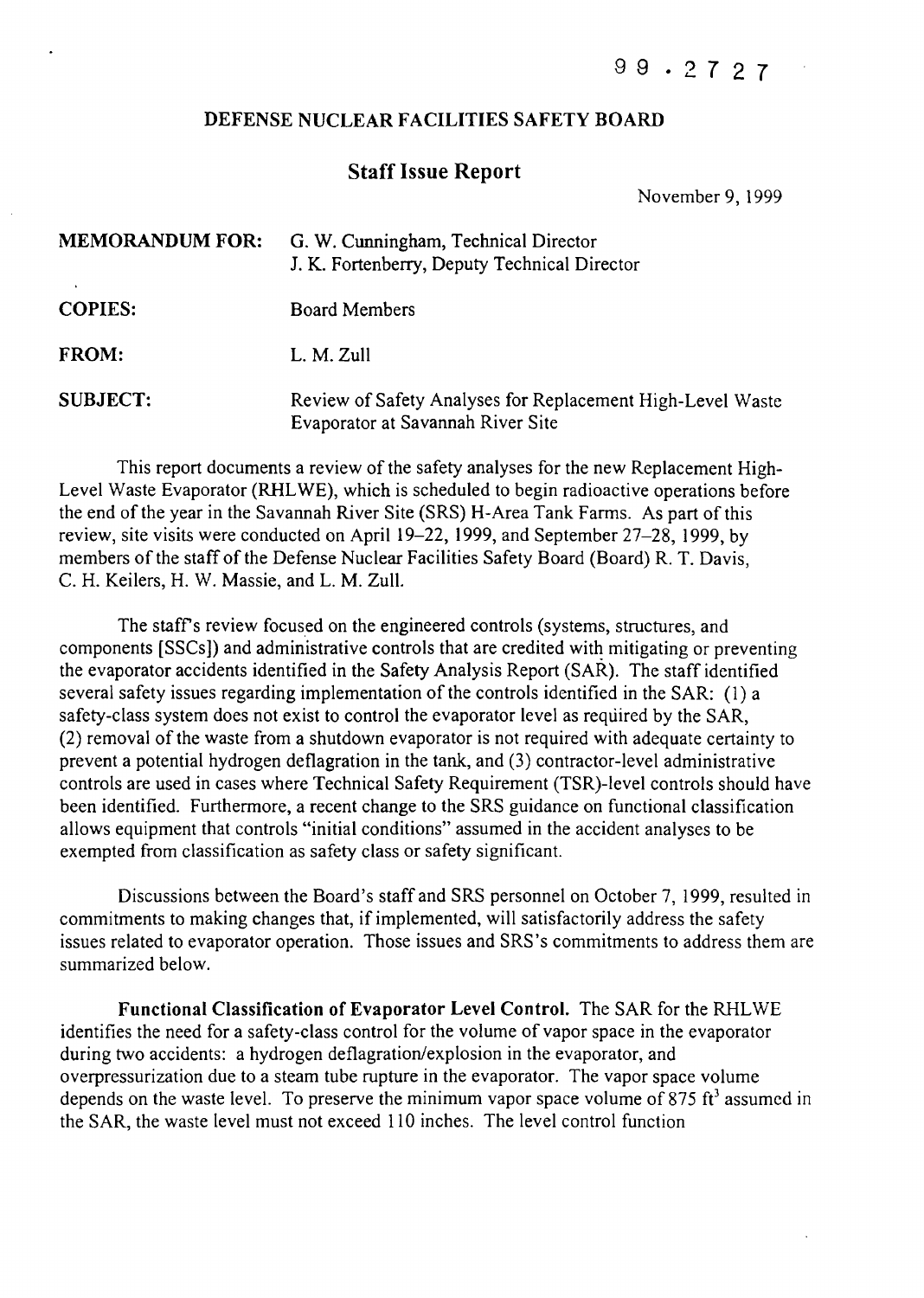can be implemented through either the level controller or a feed pump trip. A software interlock that trips the evaporator feed pump protects this initial condition; however, it does not meet the requirements for a safety-class system.

The accident scenarios for a hydrogen deflagration/explosion and an overpressurization accident depend on level to the extent that a high initial level could prevent safety controls from perfonning their intended function. For example, during the evaporator overpressurization accident, steam from a ruptured steam tube rapidly pressurizes the evaporator. Overpressurization of the evaporator is prevented by a safety-class system that closes the steam automatic isolation valves (AIVs) within a certain time. A higher initial level could reduce the vapor space to the point that evaporator overpressurization could occur before the AIVs could close. The ability of the safety-class AIV system to prevent the accident could therefore be compromised if the initial waste level is higher than assumed in the accident analysis.

To address this issue, Westinghouse Savannah River Company (WSRC) will revise Limiting Condition of Operation (LCD) 3.2.8 to add a surveillance requiring a daily (every shift, per procedure) comparison of the local level indicator in the evaporator building with the level indication for the Distributed Control System (DCS) in the control room. This change will be completed prior to radioactive operations. After radioactive operations begin, WSRC will evaluate the need to reperform the existing overpressurization accident analysis to reflect more realistic plant conditions. These actions provide additional assurance that the evaporator level will be maintained within the limits specified in the SAR and the TSRs, and that the effectiveness of other safety-class systems will not be compromised. These actions therefore satisfactorily address the issue of level control identified by the staff.

**Hydrogen Deflagration/Explosion Controls.** The SAR also identifies the potential for a hydrogen deflagration/explosion in a shutdown evaporator containing greater than residual quantities of waste. Hydrogen generated by radiolysis in the waste can accumulate in the vessel, creating the potential for an explosion. An administrative control is implemented by Process Condition for Operation (PCO) 2.16.2 to remove waste from the vessel within 10 days after shutdown, based on a calculation of the time to reach the lower flammability limit of hydrogen in air (4 percent hydrogen concentration). This calculation assumes a conservative hydrogen generation rate, but the PCO is not entered until 9 days after shutdown. The staff is concerned about the formality with which the time after steam isolation is tracked, and with the fact that waste removal actions are not required to begin sooner after shutdown.

To address this technical issue, WSRC will modify PCO 2.16.2 to add a fonnal daily surveillance when the evaporator is shut down to verify that steam has not been isolated for more than  $2-3$  days. If steam is isolated for more than  $2-3$  days, an action statement will require removal of waste within 10 days after steam isolation. This change will be implemented before radioactive operations begin. After the start of radioactive operations, WSRC will evaluate whether it is prudent to reperform the existing hydrogen detlagration analysis for post-shutdown conditions using more realistic source terms and plant conditions to quantify the actual margins